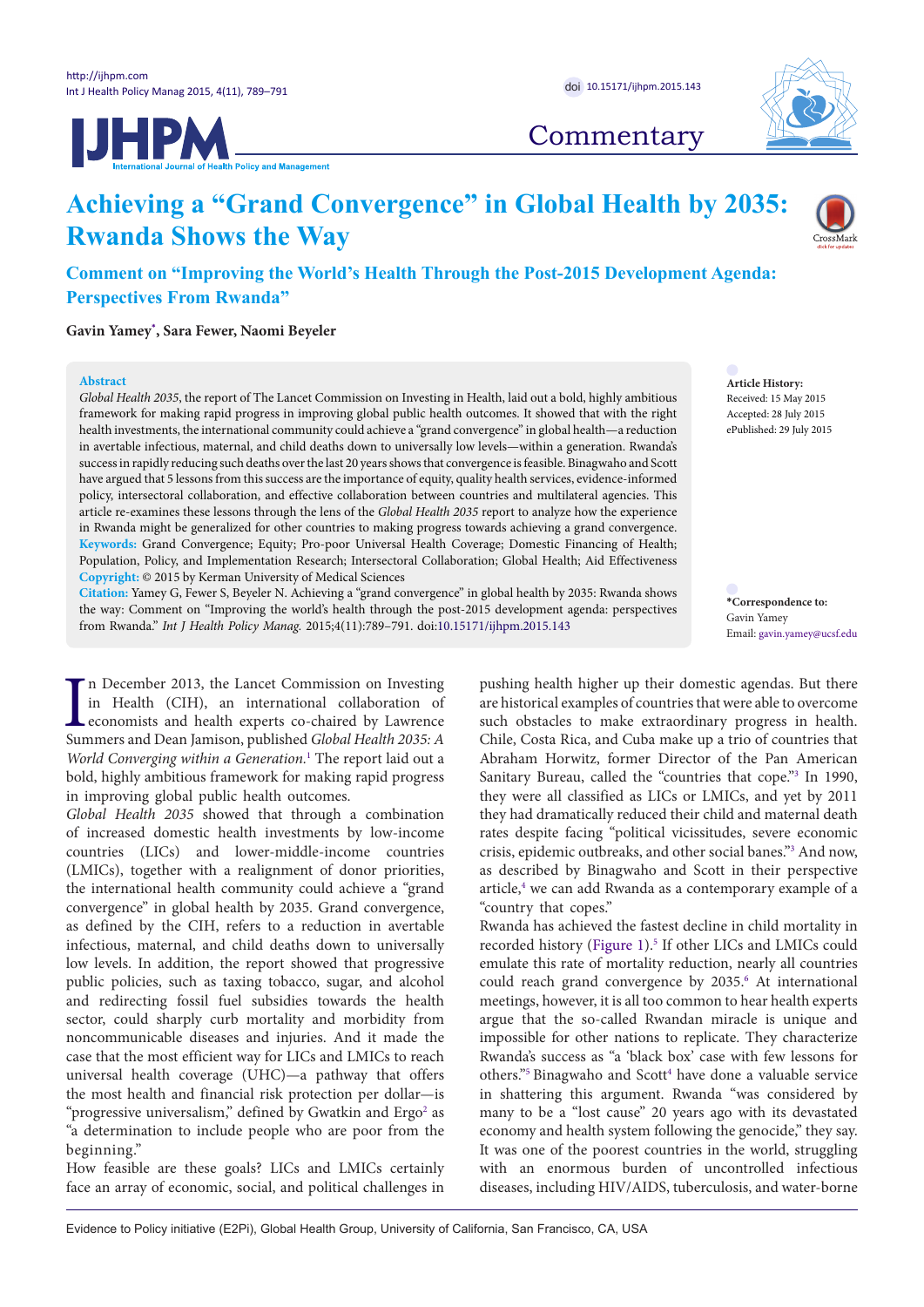<span id="page-1-0"></span>

**Figure 1.** Decline in Child Mortality in Rwanda (Adapted from reference [5\)](#page-2-4).

diseases.[5](#page-2-4) The nation's turnaround from such devastation was the product of strong health leadership, a commitment to accountability and evidence-based practice, and highly focused attention on scaling up essential health tools and services.

Far from being a "black box" case, Binagwaho and Scott<sup>4</sup> believe that the 5 guiding principles that Rwanda adopted in reducing its premature mortality rates "may be useful for countries to consider as the world sets and moves forward with the post-2015 development agenda." Below we respond to each of these principles through the lens of the *Global Health 2035* report, and examine how they might be generalized for the global community to achieve a grand convergence in global health. We do so as 3 members of the CIH Secretariat, based in the Global Health Group at the University of California, San Francisco; one of us (GY) also led the writing of the *Global Health 2035* report.

First, the authors argue that equity agendas should drive the post-2015 goals. Achieving global health equity by ending the massive disparities in deaths from infectious, maternal, and child conditions between rich and poor countries is at the heart of the grand convergence agenda. But achieving convergence is impossible unless we also pay attention to inequities *within* countries. Many middle-income countries, such as India and China, have large rural populations of people living in poverty who face a high burden of disease. As the CIH notes, achieving grand convergence will require focused attention not only on LICs but also on "lower income groups in rural subregions of middle-income countries.["1](#page-2-0)

Second, many countries have sought technical assistance from the World Health Organization (WHO) in working towards UHC, and Binagwaho and Scott remind these countries that as they increase service coverage, they must also pay attention to quality. Indeed, Kruk<sup>7</sup> has argued that "improvements in quality must go hand in hand with the expansion of access and financial protection." *Global Health 2035* makes the case that as countries set out on a path to building these 3 pillars of UHC—quality, access, and financial risk protection—they should begin by *first* offering universal, publicly financed services for the conditions that disproportionately affect the poor. Experience has shown that services that are only for the poor tend to become poor quality, ghettoized services that have patchy and incomplete coverage and that fail to narrow the health equity gap between rich and poor.<sup>[8](#page-2-7)</sup> A preferred approach is for countries to achieve *full* population coverage with an initial high quality package of highly cost-effective

interventions (the package would then become broader over time, as a country's resources grow).<sup>[9](#page-2-8)</sup> Countries will clearly need to increase their domestic commitments to health spending, not just to achieve UHC but also to reach the other targets contained in the post-2015 sustainable development goals (SDGs).

Third, Binagwaho and Scott<sup>4</sup> call for nations to build their own research capacity so that health policies can be informed by locally generated, locally relevant evidence. This is a very timely call, given that the SDGs will be impossible to achieve without scaled up national, regional, and international research. *Global Health 2035* argued that research aimed at improving the delivery of interventions and at informing public health policies, which the report called "PPIR population, policy, and implementation research," has been sorely neglected.<sup>[1](#page-2-0)</sup> Building national capacity to conduct PPIR will require governments to foster an environment that supports research, dedicate financing to the enterprise, build research infrastructure, and provide training opportunities for junior researchers[.10](#page-2-9) The CIH called on the international community to support such national PPIR.

Fifth, Binagwaho and Scott highlight the importance of intersectoral collaboration, which was also emphasized by *Global Health 2035*. There is strong evidence that health improvements can be achieved through "joined up" investments in health, agriculture, education, water, sanitation, and poverty alleviation.<sup>[1](#page-2-0)</sup>

The authors also argue that monitoring progress towards the post-2015 goals will require a new era of improved collaborations between multilateral agencies and "the countries that are working to achieve improvements in health within their nation and across the world.["4](#page-2-3) They vividly describe the burdensome reporting requirements that development partners have imposed on Rwanda. The past 15 years have been characterized by an explosion in the number of new global health initiatives—such as Gavi, the Vaccine Alliance, the Global Fund, UNITAID, the US President's Emergency Plan for AIDS Relief, and the US President's Malaria Initiative. While these have clearly mobilized new financing, brought welcome innovation to the health aid enterprise, and made a measurable public health impact,<sup>[1](#page-2-0)</sup> the explosion has had unintended consequences. These consequences include lack of coordination between initiatives, as well as duplication and fragmentation of activities.<sup>[11](#page-2-10)</sup> There have been several efforts to redress these problems, such as the adoption by donors of the 2005 Paris Declaration on Aid Effectiveness, but these have had mixed results.[11](#page-2-10)

One new initiative that could potentially improve streamlining is the Global Financing Facility for Every Woman, Every Child, a new partnership that "aligns and unites resources"[12](#page-2-11) from multiple sources (donors, LICs and LMICs, and the private sector) to accelerate progress towards convergence. And perhaps the adoption of the SDGs will usher in a new period of more streamlined and effective collaboration, though the vast number of goals and targets leave us pessimistic.

In other ways, however, we are very optimistic. We are at a unique moment in history, in which, for the first time, we have the financial and ever improving scientific capacity